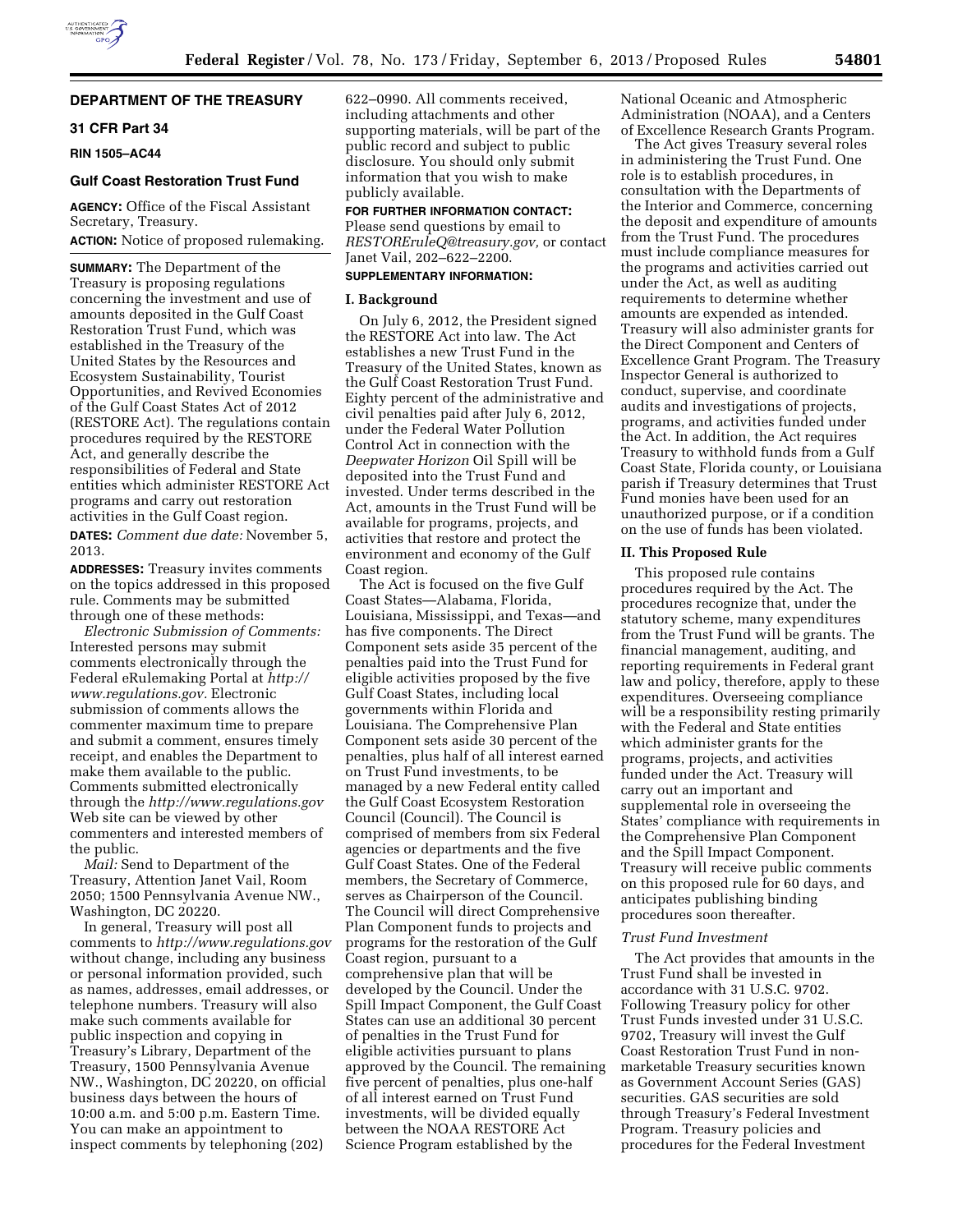Program are available at *[http://](http://www.treasurydirect.gov) [www.treasurydirect.gov.](http://www.treasurydirect.gov)* 

### *Direct Component*

For the Direct Component, Treasury will administer grants directly to the Gulf Coast States or local State governments identified in the RESTORE Act. The Act allocates 35 percent of amounts in the Trust Fund, other than interest earned on investments, to the Gulf Coast States in equal shares for eligible activities. Florida's entire share is further divided among 23 counties. Parishes in Louisiana will receive a portion of that State's share. The Act gives States, counties, and parishes significant discretion to choose restoration activities, but that discretion comes with limits and conditions. The Act describes the kinds of activities that can be funded, imposes certain financial restrictions, and identifies specific conditions that recipients must accept before receiving funds. The Act also authorizes Treasury to require additional conditions, including audit requirements, that apply to amounts disbursed from the Trust Fund.

A Gulf Coast State, Florida county, or Louisiana parish will apply for funds by submitting a detailed multi-year plan describing the projects and programs it wants to implement. Among other things, the plan must describe each project and program, and provide a budget, milestones, and the criteria the applicant will use to evaluate success. Before submitting the plan, the Gulf Coast State, county, or parish must publish the plan for public notice and comment, a process that Treasury expects will enhance the transparency and quality of funding applications. Applicants will be required to demonstrate compliance with applicable environmental laws. Treasury invites comment on appropriate methods for ensuring full compliance with applicable environmental laws while also providing for timely funds disbursement and project implementation. After a grant agreement is signed, funds will be disbursed to the States, counties, and parishes as they are needed for authorized expenditures.

Treasury's statutory role is not to determine which projects and programs will best restore the Gulf Coast region. For the Direct Component, Congress authorized the Gulf Coast States, Florida counties, and Louisiana parishes to make these choices. Instead, Treasury will review applications to determine that they document, with some specificity, compliance with eligibility and other requirements in the RESTORE Act and Federal laws and policies

applying to grants. When reviewing applications, Treasury will generally avoid exercising its own judgment on matters requiring special expertise, such as whether a proposed restoration project is based on best available science. Treasury will consider whether the documentation submitted with the application, along with any comments offered during the State's public comment process and any written submissions from Council members, is sufficient for a reasonable person to find that the project or program meets the statutory criteria. For matters requiring special expertise, this approach occupies a middle ground between, on the one hand, accepting a submission without scrutiny, and on the other hand, engaging in fact-finding so that Treasury can render its own, independent judgment.

Treasury's proposed regulations for the Direct Component supplement a framework of Federal requirements that already apply to Federal grants. Many of these requirements are published in circulars issued by the Office of Management and Budget, available at *[http://whitehouse.gov/omb/grants](http://whitehouse.gov/omb/grants_docs/)*\_*docs/ .* A grant agreement between Treasury and the State will memorialize the grant terms, as required by Federal law. In addition to these standard grant terms, Treasury's proposed regulations include requirements specific to the RESTORE Act. We invite comments on the application process and on Treasury's proposed approach for evaluating requests for funding, particularly those elements in funding requests that require special expertise and judgment.

Treasury also invites comments on the allocation of funds to certain counties in Florida and the parishes in Louisiana. The Act makes funds available to fifteen Florida counties based on a weighted formula that generally takes into account the average population in the county, sales tax collections, and the distance between the counties' shoreline and the *Deepwater Horizon* oil rig. These fifteen counties have proposed an allocation methodology that can be found at *[http://www.fl-counties.com/advocacy/](http://www.fl-counties.com/advocacy/gulf-consortium) [gulf-consortium.](http://www.fl-counties.com/advocacy/gulf-consortium)* The Act also provides a share to certain Louisiana parishes according to a weighted formula. This formula requires inputs about the weighted average miles of parish shoreline oiled, the weighted average of population of the parish, and the weighted average of the land mass of the parish. We invite comments on the best methodology for determining the facts under both formulas.

## *Comprehensive Plan Component*

The Act provides 30 percent of penalties deposited into the Trust Fund to the Council, plus one-half of the interest earned on Trust Fund investments, to carry out a Comprehensive Plan. The Plan will include a prioritized list of specific projects and programs to be funded and carried out, subject to available funding, within the first three years, a projection for how amounts available to the Council will be used in the first ten years, and periodic updates. The Council, acting through the Federal agencies and Gulf Coast States represented on the Council, will expend funds to carry out these projects and programs.

The Act describes the Council's responsibilities in detail, including provisions on how the Council will govern itself, the process it must use to develop the Comprehensive Plan, and reporting requirements. The Council will develop standard contract terms for projects and programs awarded pursuant to the Comprehensive Plan, and may develop memoranda of understanding establishing integrated funding and implementation plans among Council members. The statutory scheme makes clear that the Council has a significant role in developing its own compliance procedures and in overseeing the funds provided for carrying out the Comprehensive Plan.

When the Council designates a Gulf Coast State to carry out a project or program, a grant agreement will describe the work and rules applying to it. The Council will use interagency agreements to memorialize its arrangements with Federal agencies. The Council may also award grants to nongovernmental entities. These grant agreements will include standard administrative terms on such topics as recordkeeping, reporting, and auditing, as well as specific certifications and conditions described in Treasury's proposed regulations. The regulations supplement Federal law and policy that generally apply to Federal grants. The proposed regulations require the Council to establish and implement a program to monitor compliance with its grant agreements and any agreements executed with its Federal agency members.

### *Spill Impact Component*

The Act provides 30 percent of the penalties deposited into the Fund to the Gulf Coast States to carry out plans developed by the Gulf Coast States and approved by the Council. The Act specifies particular entities within the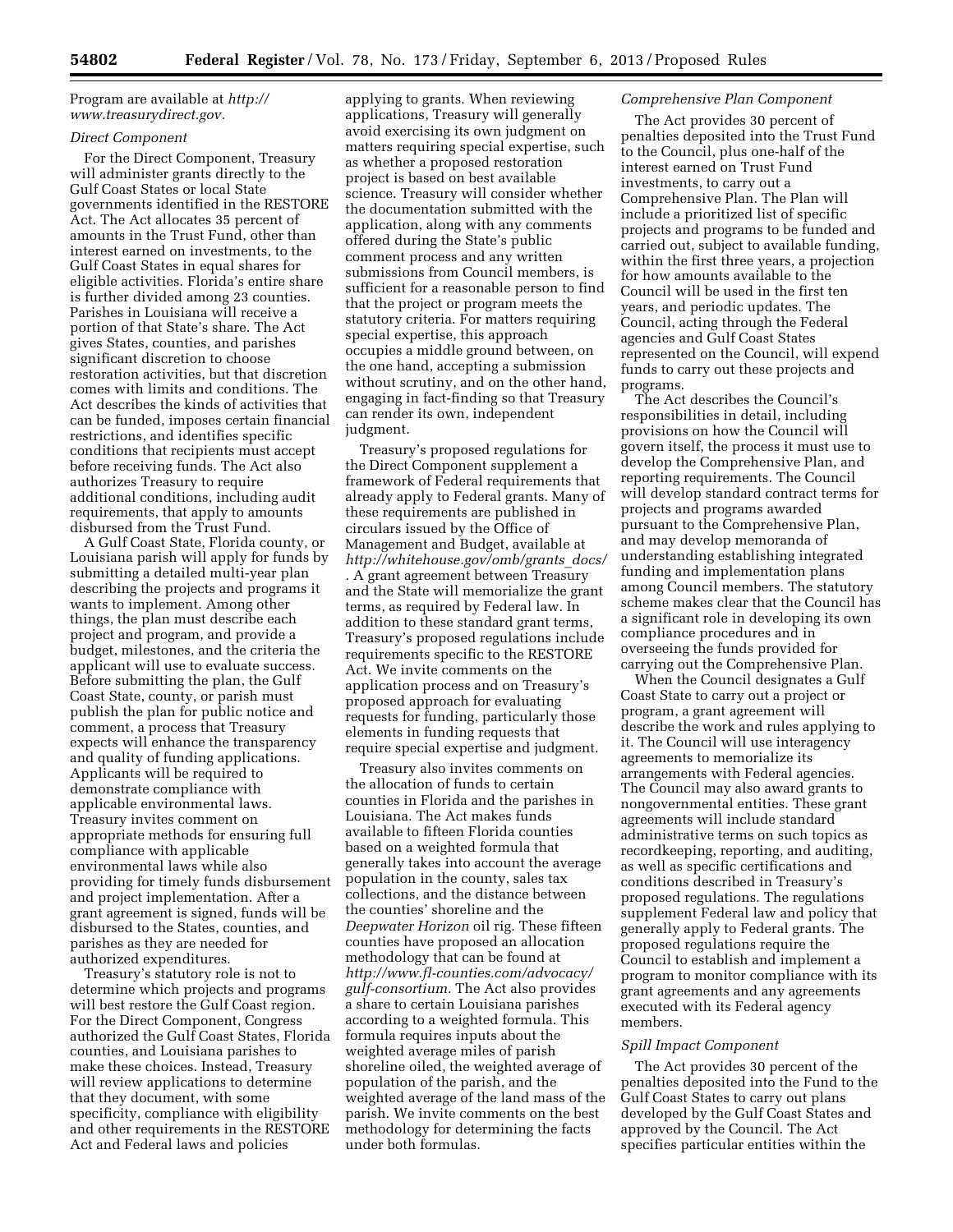States to prepare these plans. The Council will disburse funds based on a formula that the Council establishes by regulation, using criteria provided in the statute.

Like the Direct Component discussed earlier, the Act places restrictions and conditions on the States' use of funds. The list of eligible activities is generally the same, but the States have less discretion under the Spill Impact Component about the activities to fund because such activities must take into consideration and be consistent with the Comprehensive Plan, and the amount of funds available for infrastructure projects is more limited. In addition, the State plans are subject to Council approval.

The funds the Council disburses to the Gulf Coast States will be in the form of grants. As required by Federal law, the Council will prepare a grant agreement with the States and incorporate into the agreement standard administrative terms on such topics as recordkeeping, reporting, and auditing. Treasury's proposed regulations supplement this compliance framework with additional conditions and certifications. Going forward, the Council will need to establish and implement a compliance program to ensure that the grants it issues comply with the terms of the grant agreement.

### *NOAA RESTORE Act Science Program*

The Act allocates 2.5 percent of penalties deposited into the Trust Fund, plus one-quarter of all interest earned on investments, to the National Oceanic and Atmospheric Administration (NOAA). NOAA will establish a new program, called the NOAA RESTORE Act Science Program, in consultation with the U.S. Fish and Wildlife Service. NOAA's program will support, to the maximum extent practicable, the longterm sustainability of the Gulf Coast ecosystem, fish stocks, fish habitat, and the recreational, commercial, and charter fishing industry in the Gulf of Mexico.

The Act contemplates that NOAA will use at least part of these funds for grants. The Act permits NOAA, in its discretion, to transfer funds to the Gulf States Marine Fisheries Commission, an organization of the five Gulf Coast States to whom NOAA currently provides grants. The statute leaves open the possibility of additional grants to other recipients. NOAA, as the program agency, will develop grant requirements for this new program that incorporate standard administrative requirements that apply to all Federal grants. Treasury's proposed regulations will

supplement these requirements, as permitted by the Act.

### *Centers of Excellence Research Grants Program*

The Act sets aside 2.5 percent of penalties deposited into the Trust Fund, plus one-quarter of the interest earned on Trust Fund investments, for grants to establish Centers of Excellence that will focus on science, technology, and monitoring in a discipline listed in the statute. Each of the five Gulf Coast States receives an equal share of the funds available.

Treasury will make funds available to the Gulf Coast States in the form of a grant, and the States will use these funds to issue their own grants. The Act allows the States to design their own grant application process, within certain boundaries. The Act specifies that States shall select centers of excellence through a competitive process, giving priority to nongovernmental entities and consortia that demonstrate the ability to establish the broadest cross-section of qualified participants. While the nongovernmental entities and consortia must be in the Gulf Coast region, the Act does not require that they be located in the Gulf Coast State issuing the grant. All grants will be subject to certifications and conditions in these regulations, as well as compliance and auditing requirements imposed by Federal grant law and policies.

#### *Request for Public Comment*

Treasury requests public comment on all aspects of its proposed regulation. In addition to the topics discussed above, we would appreciate comments on the following questions:

• Are there additional procedures and auditing requirements that Treasury should require to assess whether the programs and activities funded with Trust Fund monies comply with the Act?

• Are there procedures Treasury could employ to identify and allocate funds available under other law to pay for administrative expenses attributable to Trust Fund management?

## **III. Regulatory Planning and Review (Executive Orders 12866 and 13563)**

This regulation is a significant regulatory action as defined in Executive Order 12866, as supplemented by Executive Order 13563. If adopted, this rule may have an annual effect on the economy of \$100 million or more. Accordingly, this proposed rule has been reviewed by the Office of Management and Budget. The Regulatory Impact Assessment prepared

by Treasury for this regulation is provided below.

This rule deals with the transfer of amounts in the Gulf Coast Ecosystem Trust Fund. On March 21, 2013, \$323,392,877 was deposited into the Trust Fund and invested in Treasury securities. The amount in the Trust Fund is expected to increase due to investments and additional deposits of civil penalties from ongoing litigation.

## *Description of Need for the Regulatory Action*

The RESTORE Act requires Treasury to establish procedures necessary for the deposit into, and expenditure of amounts from, the Gulf Coast Ecosystem Trust Fund. This rulemaking implements those responsibilities. Included in this rulemaking are procedures for issuing grants to the Gulf Coast States, Florida counties, and Louisiana parishes, as well as reporting and auditing requirements. The procedures supplement responsibilities in other Federal laws and policy that apply to grants. Treasury is analyzing the proposed regulation in accordance with the National Environmental Policy Act, and will complete its analysis before finalizing the regulation.

### *Affected Population*

This rulemaking affects those entities in the five Gulf Coast States that are eligible to receive funding under the RESTORE Act. In general, funds will be made available to a State and local governments in the form of grants, and to Federal agencies through interagency agreements, for projects, programs, and activities they select within the broad parameters of the RESTORE Act. Funds are also available to NOAA for a science research program, and to the Gulf Coast Ecosystem Restoration Council, a body comprised of State and Federal entities, for projects and programs the Council identifies in its Comprehensive Plan.

Under the Direct Component and Spill Impact Component, 65 percent of the Trust Fund is available to support projects, programs, and activities proposed by governmental entities in the five Gulf Coast States. The RESTORE Act lists a broad range of eligible activities, including the restoration and protection of natural resources, mitigation of damage to fish and wildlife, and workforce development and job creation. State entities may apply to the Treasury Department for grant funds under the Direct Component, and to the Gulf Coast Ecosystem Restoration Council for grant funds under the Spill Impact Component.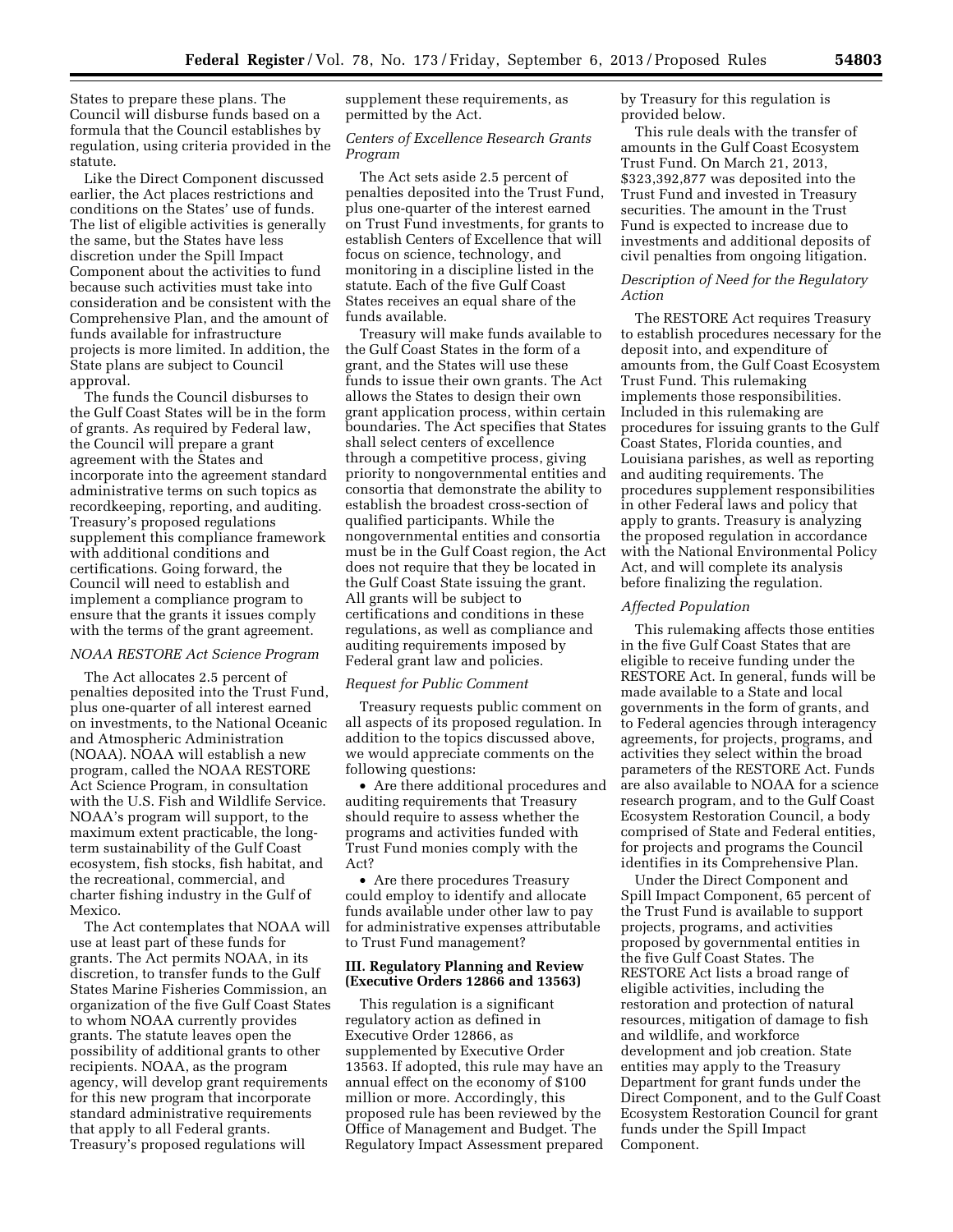The Comprehensive Plan Component makes 30 percent of the Trust Fund, plus a portion of accrued interest, available to the Gulf Coast Ecosystem Restoration Council for projects and programs, using best available science, that would restore and protect natural resources, ecosystems, fisheries, marine and wildlife habitats, beaches, coastal wetlands, and economy of the Gulf Coast. The Council will identify the projects and programs it wants to fund in its Comprehensive Plan, and assign primary responsibility for them to its members. The Council will provide funds to the States in the form of grants, and may permit its Federal and State members to issue grants to or contract with nongovernmental entities.

The RESTORE Act also makes 2.5 percent of the Trust Fund, plus a portion of accrued interest, available to NOAA for the NOAA RESTORE Act Science Program. In this program, NOAA may use funds to carry out research, observation, and monitoring to support the long-term sustainability of the ecosystem, fish stocks, fish habitat, and the recreational, commercial, and charter fishing industry in the Gulf of Mexico. NOAA may carry out these functions directly, transfer funds to the Gulf States Marine Fisheries Commission, and issue grants.

The fifth RESTORE Act component is the Centers of Excellence Research Grants Program. In this program, Treasury will issue grants to governmental entities in the five Gulf Coast States using 2.5 percent of the Trust Fund, plus a portion of accrued interest. The State entities will use the funds to issue their own competitive grants to establish centers of excellence. These centers will be nongovernmental entities and consortia in the Gulf Coast region, including public and private institutions of higher education. They will focus on science, technology, and monitoring in five disciplines described in the RESTORE Act.

### *Baseline*

The proposed regulation helps implement the RESTORE Act, which is generally focused on the environmental restoration and economic recovery of the Gulf Coast region. This region is an area in which the people, animals, minerals, land, and water are interconnected. The ecosystem and resources are vitally important to the United States economy, contributing about 30 percent of the nation's gross domestic product in 2009 (National Oceanic and Atmospheric Administration, 2010). The region provides more than 90 percent of the

nation's offshore oil and natural gas production (U.S. Information Agency, 2010) and one-third of the nation's seafood (National Marine Fisheries Service, 2010). The region has 13 of the top 20 ports by tonnage and significant recreation and tourism.

On April 20, 2010, the largest oil spill in United States history occurred, exacerbating the effects of previous natural disasters and years of environmental decline in the Gulf Coast region. The cause was an explosion of the *Deepwater Horizon,* an oil drilling rig in the Gulf of Mexico. Before the well was capped, millions of barrels of crude oil were released, closing tens of thousands of square miles of federal waters for fishing while contaminating hundreds of miles of shoreline, bayous, bays, and islands with oil and chemicals used during response activities. The released oil dispersed over Gulf waters, wildlife, and coasts, causing extensive damage to marine and wildlife habitats, fishing, and tourism.

This proposed rule describes procedures concerning the expenditure of amounts from the Trust Fund, including compliance and auditing requirements. The amounts made available from the Trust Fund will continue efforts that provide for the long-term health of the ecosystems and economy of the Gulf Coast region. The Council, NOAA, and program grantees will determine how to advance these efforts using Trust Fund amounts.

### **IV. Regulatory Flexibility Act**

The Regulatory Flexibility Act (5 U.S.C. 601 et seq.) generally requires agencies to prepare a regulatory flexibility analysis of any rule subject to notice and comment rulemaking requirements under the Administrative Procedure Act or any other statute, unless the agency certifies that the rule will not have a significant economic impact on a substantial number of small entities. It is hereby certified that this rule will not have a significant economic impact on a substantial number of small entities, and thus no initial regulatory flexibility analysis is required. While this rule describes procedures concerning the allocation and expenditure of amounts from the Trust Fund, most of these requirements come from the RESTORE Act itself or other Federal law. The RESTORE Act or the Gulf Coast Restoration Council determines the percentage of funds available to the Gulf Coast States, Florida counties, and Louisiana parishes, with one exception. In the Direct Component, the RESTORE Act did not specify a method for

determining the percentage of funds available to each of the eight disproportionately affected counties in the State of Florida. The proposed rule provides that these counties will determine an allocation formula for themselves by agreement. Because the proposed rule affects the allocation amounts for only eight Florida counties, some of which are small entities, the rule will not have a significant economic impact on a substantial number of small entities. Notwithstanding this certification, Treasury invites comments on the rule's impact on small entities.

## **V. Paperwork Reduction Act**

The collections of information contained in this notice of proposed rulemaking have been submitted to the Office of Management and Budget (OMB) for review in accordance with the Paperwork Reduction Act of 1995 (44 U.S.C. 3507(d)). Comments on the collections of information should be sent to the Office of Management and Budget, Attention: Desk Officer for the Department of the Treasury, Office of Information and Regulatory Affairs, Washington, DC 20503, or email to *OIRA*\_*[submissions@omb.eop.gov,](mailto:OIRA_submissions@omb.eop.gov)* with copies to the Treasury Department at the email address previously specified. Comments on the information collection should be submitted not later than November 5, 2013. Comments are specifically requested concerning:

• Whether the proposed collection[s] of information is necessary for the proper performance of the functions of the Treasury Department, including whether the information will have practical utility;

• The accuracy of the estimated burden associated with the proposed collection[s] of information (see below);

• How to enhance the quality, utility, and clarity of the information to be collected;

• How to minimize the burden of complying with the proposed collections of information, including the application of automated collection techniques or other forms of information technology.

The collections of information in this proposed regulation are in 31 CFR Part 34. This information is required to support applications for grants under the RESTORE Act and monitor the use of RESTORE Act funds. The likely respondents are recipients of these funds, namely State and local governments, Federal agencies, and nongovernmental entities who apply for grants.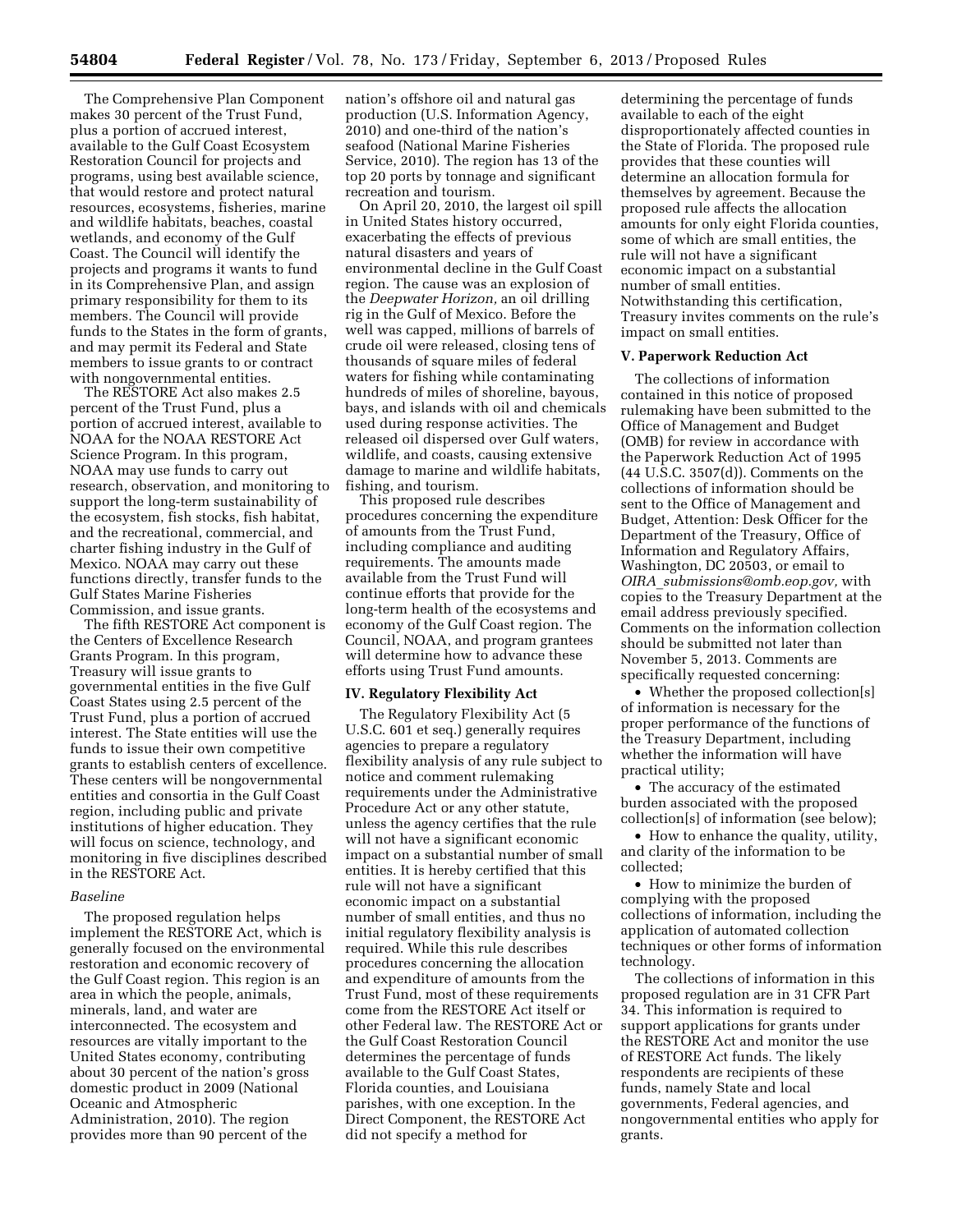| Direct component | Centers of<br>Excellence Research<br><b>Grants Program</b> |
|------------------|------------------------------------------------------------|
| 47               |                                                            |
|                  |                                                            |
| 10               |                                                            |
| 940              | 100                                                        |
|                  |                                                            |
|                  |                                                            |
|                  |                                                            |
| 564              |                                                            |
| 4.700            | 500                                                        |
| R 204            | 660                                                        |

<sup>1</sup> Quarterly.

Estimated total annual burden hours for applications, reporting and recordkeeping: 6,864 hours for the Direct Component and the Centers of Excellence Research Grants Program. The Federal entities who administer the Comprehensive Plan Component, Spill Impact Component, and the NOAA RESTORE Act Science Program will submit their estimates separately to OMB. The public will have the opportunity to comment at that time.

An agency may not conduct or sponsor, and a person is not required to respond to, a collection of information unless it displays a valid control number assigned by OMB.

### **List of Subjects in 31 CFR Part 34**

Coastal zone, Centers of Excellence Research Grants Program, Fisheries, Grant programs, Grants administration, Gulf Coast Ecosystem Restoration Council, Gulf Coast Restoration Trust Fund, Gulf RESTORE Program, Intergovernmental relations, Marine resources, Natural resources, NOAA RESTORE Act Science Program, Oil pollution, Research, Science and technology, Trusts, Wildlife.

For the reasons set forth in the preamble, the Department of the Treasury proposes to amend 31 CFR subtitle A to add new part 34 to read as follows:

## **PART 34—RESOURCES AND ECOSYSTEMS SUSTAINABILITY, TOURIST OPPORTUNITIES, AND REVIVED ECONOMIES OF THE GULF COAST STATES**

## **Subpart A—General Provisions**

- 
- Sec.<br>34.1 Purpose.
- 34.2 Definitions.

## **Subpart B—Trust Fund**

- 34.100 The Trust Fund.
- 34.101 Investments.
- 34.102 Interest earned.
- 34.103 Allocation of funds.
- 34.104 Expenditures.

### 34.105 Waiver.

### **Subpart C—Eligible Activities for the Section 311(t) Gulf RESTORE Components**

- 34.200 General.
- 34.201 Eligible activities for the Direct Component.
- 34.202 Eligible activities for the Comprehensive Plan Component.
- 34.203 Eligible activities for the Spill Impact Component.
- 34.204 Limitations on activities.
- 34.205 Limitations on administrative costs and administrative expenses.
- 34.206 Audited financial statements and audits.

### **Subpart D—Gulf RESTORE Program— Direct Component**

- 
- 34.300 General. 34.301 Responsibility for administration.
- 34.302 Allocation of funds.
- 34.303 Application procedure.<br>34.304 Grant award process.
- Grant award process.
- 34.305 Use of funds.
- 34.306 Reports.<br>34.307 Recordk
- Recordkeeping.
- 34.308 Audits.

### **Subpart E—Gulf RESTORE Program— Comprehensive Plan Component**

- 34.400 General.
- 34.401 Responsibility for administration. 34.402 Application procedure and grant
- award process.
- 34.403 Use of funds.
- Reports.
- 34.405 Recordkeeping.
- 34.406 Audits.

### **Subpart F—Gulf RESTORE Program—Spill Impact Component**

34.500 General.

- 34.501 Responsibility for administration.
- 34.502 Allocation of funds.
- State Expenditure Plans.
- 34.504 Grant administration.<br>34.505 Use of funds.
- Use of funds.
- 34.506 Reports.
- Recordkeeping.
- 34.508 Audits.

## **Subpart G—NOAA RESTORE Act Science Program**

- 34.600 General.
- 34.601 Responsibility for administration.
- 34.602 Activities for the NOAA RESTORE Act Science Program.
- 34.603 Limitations on activities.
- 34.604 Limitations on administrative
- expenses.
- 34.605 Records.
- 34.606 Recordkeeping. 34.607 Audits.
- 

### **Subpart H—Centers of Excellence Research Grants Program**

- 
- 34.700 General.<br>34.701 Respons Responsibility for administration.
- 
- 34.702 Allocation of funds. Application procedure.
- 34.704 Use of grant funds and eligible
- activities.<br>34.705 Inelig
- 34.705 Ineligible activities. Reports.
- 
- 34.707 Recordkeeping.
- 34.708 Audits.

### **Subpart I—Agreements**

- 34.800 General.<br>34.801 Grant ag
- Grant agreements.
- 34.802 Certifications.
- 34.803 Conditions.<br>34.804 Records
- Records.
- 34.805 Noncompliance.

**Authority:** 31 U.S.C. 301; 31 U.S.C. 321; 33 U.S.C. 1251 et seq.

## **Subpart A—General Provisions**

#### **§ 34.1 Purpose.**

This part describes policies and procedures applicable to the following programs authorized under the Resources and Ecosystems Sustainability, Tourist Opportunities, and Revived Economies of the Gulf Coast States Act of 2012 (RESTORE Act):

- (a) Gulf RESTORE Program:
- (1) Direct Component (subpart D)
- (2) Comprehensive Plan Component (subpart E)
- (3) Spill Impact Component (subpart F)
- (b) NOAA RESTORE Act Science Program (subpart G)
- (c) Centers of Excellence Research Grants Program (subpart H)

#### **§ 34.2 Definitions.**

- As used in this part:
- *Act* means the Resources and Ecosystems Sustainability, Tourist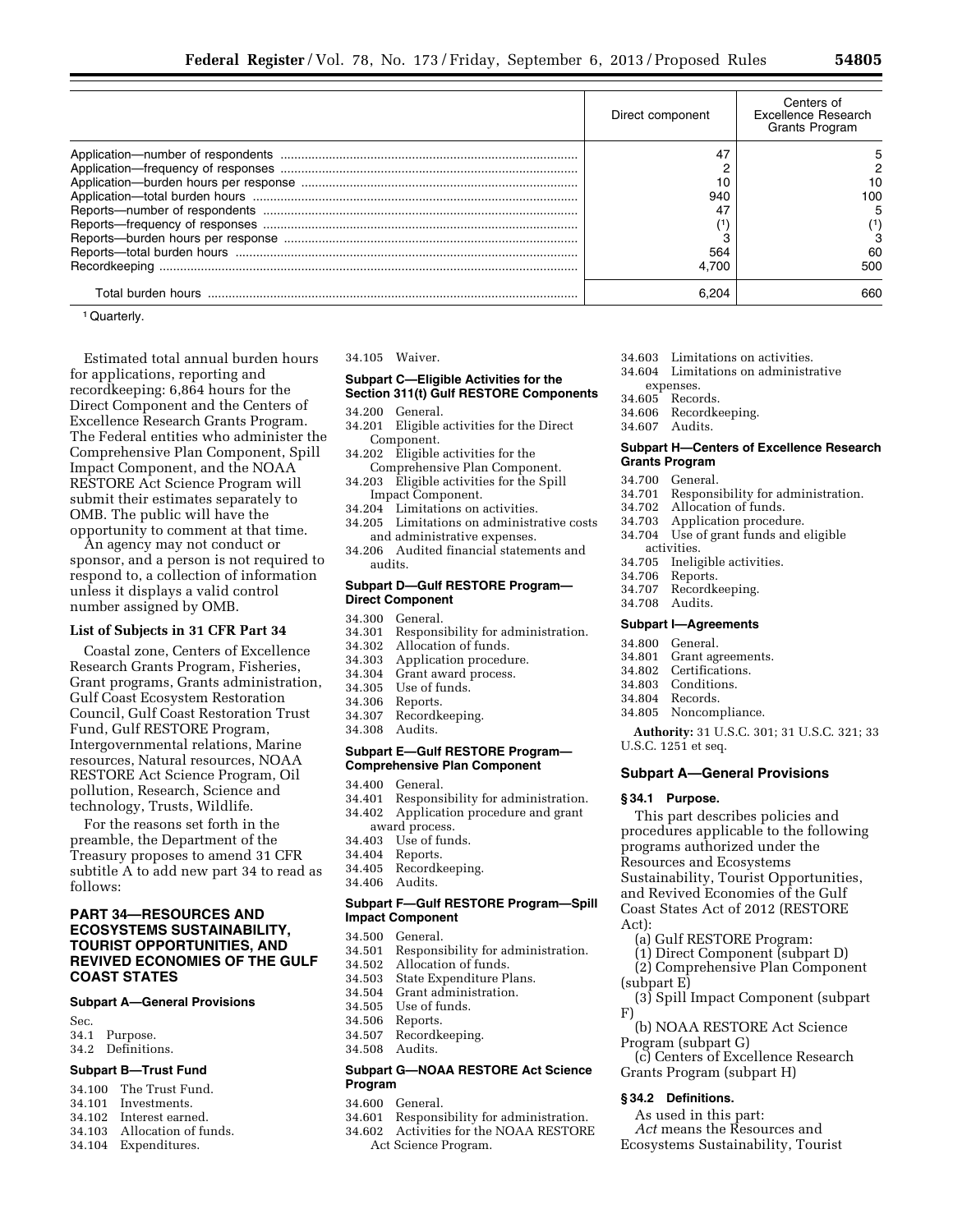Opportunities, and Revived Economies of the Gulf Coast States Act of 2012.

*Administrative costs* means those indirect costs incurred by the Gulf Coast States, coastal political subdivisions, and coastal zone parishes for general management functions, general ledger accounting, budgeting, human resource services, general procurement services, and general legal services that are allocable to activities authorized under the Act.

*Administrative expenses* means the expenses incurred by the Council to administer the Comprehensive Plan Component, and NOAA to administer the NOAA RESTORE Act Science Program, that are for general management functions, general ledger accounting, budgeting, human resource services, general procurement services, and general legal services. Oversight and monitoring activities are classified as administrative when the activity overseen or monitored is administrative rather than programmatic in nature.

*Alabama Gulf Coast Recovery Council*  means the entity identified in section 311(t)(1)(F)(i) of the Federal Water Pollution Control Act, as amended by the RESTORE Act.

*Best available science* means science that maximizes the quality, objectivity, and integrity of information, including statistical information; uses peerreviewed and publicly available data; and clearly documents and communicates risks and uncertainties in the scientific basis for such projects.

*Centers of Excellence Research Grants Program* means the program authorized by section 1605 of the Act.

*Coastal political subdivision* means any local political jurisdiction that is immediately below the State level of government, including a county, parish, or borough, with a coastline that is contiguous with any portion of the United States Gulf of Mexico. The term includes any of the disproportionately affected counties and nondisproportionately impacted

counties in Florida, as defined below. *Coastal zone parishes* means the parishes of Ascension, Assumption, Calcasieu, Cameron, Iberia, Jefferson, Lafourche, Livingston, Orleans, Plaquemines, St. Bernard, St. Charles, St. James, St. John the Baptist, St. Martin, St. Mary, St. Tammany, Terrebonne, Tangipahoa, and Vermilion in the State of Louisiana.

*Comprehensive Plan Component*  means the component of the Gulf RESTORE Program authorized by section 311(t)(2) of the Federal Water Pollution Control Act, as added by section 1603 of the Act, in which funds are provided through the Council, in

accordance with a plan developed by the Council, to entities to carry out the purposes of the Act.

*Council* means the Gulf Coast Ecosystem Restoration Council, an independent entity in the Federal Government whose members are the Governors of the Gulf Coast States; the Secretaries of Agriculture, the Army, Commerce, and the Interior; the head of the department in which the Coast Guard is operating, and the Administrator of the Environmental Protection Agency (or their designees at the level of Assistant Secretary or the equivalent).

*Deepwater Horizon oil spill* means the blowout and explosion of the mobile offshore drilling unit *Deepwater Horizon* that occurred on April 20, 2010, and resulting hydrocarbon releases into the environment.

*Direct Component* means the component of the Gulf RESTORE Program authorized by section 311(t)(1) of the Federal Water Pollution Control Act, as added by section 1603 of the Act, in which Gulf Coast States, coastal zone parishes, disproportionately affected counties, and nondisproportionately impacted counties are provided funds directly by Treasury to carry out the purposes of the Act.

*Disproportionately affected counties*  means the counties of Bay, Escambia, Franklin, Gulf, Okaloosa, Santa Rosa, Wakulla, and Walton in the State of Florida.

*Environmental review and compliance procedures* means the procedures under applicable Federal and state environmental laws.

*Federal Water Pollution Control Act*  means 33 U.S.C. 1251 et seq.

*Gulf Coast Region* means:

(1) In the Gulf Coast States, the coastal zones defined under section 304 of the Coastal Zone Management Act of 1972 that border the Gulf of Mexico;

(2) Land within the coastal zones described in paragraph (1) of this definition that is held in trust by, or the use of which is by law subject solely to the discretion of, the Federal Government or officers or agents of the Federal Government;

(3) Any adjacent land, water, and watersheds, that are within 25 miles of the coastal zone described in paragraphs (1) and (2) of this definition; and

(4) All Federal waters in the Gulf of Mexico.

*Gulf Coast State* means any of the States of Alabama, Florida, Louisiana, Mississippi, and Texas.

*Gulf Coast State entities* means the parties delineated in § 34.702 as being eligible to administer the Centers of

Excellence research grants in their respective states.

*NOAA* means the National Oceanic and Atmospheric Administration.

*NOAA RESTORE Act Science Program* means the program authorized by section 1604 of the Act.

*Nondisproportionately impacted counties* means the counties of Charlotte, Citrus, Collier, Dixie, Hernando, Hillsborough, Jefferson, Lee, Levy, Manatee, Monroe, Pasco, Pinellas, Sarasota, and Taylor in the State of Florida.

*Spill Impact Component* means the component of the Gulf RESTORE Program authorized by section 311(t)(3) of the Federal Water Pollution Control Act, as added by section 1603 of the Act, in which Gulf Coast States are provided funds by the Council according to a formula that the Council establishes by regulation, using criteria listed in the Act.

*State Expenditure Plan* means the plan that each Gulf Coast State must submit to the Council for the expenditure of amounts disbursed under the Spill Impact Component.

*Treasury* means the U.S. Department of the Treasury, the Secretary of the Treasury, or his/her designee.

*Trust Fund* means the Gulf Coast Restoration Trust Fund.

## **Subpart B—Trust Fund**

## **§ 34.100 The Trust Fund.**

Treasury will deposit into the Trust Fund an amount equal to 80 percent of all administrative and civil penalties paid after July 6, 2012 by responsible parties in connection with the explosion on, and sinking of, the mobile offshore drilling unit *Deepwater Horizon*  pursuant to a court order, negotiated settlement, or other instrument under section 311 of the Federal Water Pollution Control Act. The authority for the Trust Fund will terminate on the date all funds owed to the Trust Fund have been returned, and all funds have been expended.

## **§ 34.101 Investments.**

The Secretary of the Treasury will invest such amounts in the Trust Fund that are not, in the judgment of the Secretary, required to meet needs for current withdrawals. The Secretary may invest in interest-bearing obligations of the United States, having maturities suitable to the needs of the Trust Fund as determined by the Secretary. These obligations will bear interest at rates described in 31 U.S.C. 9702, unless the Secretary determines that such rates are unavailable for obligations with suitable maturities. In that event, the Secretary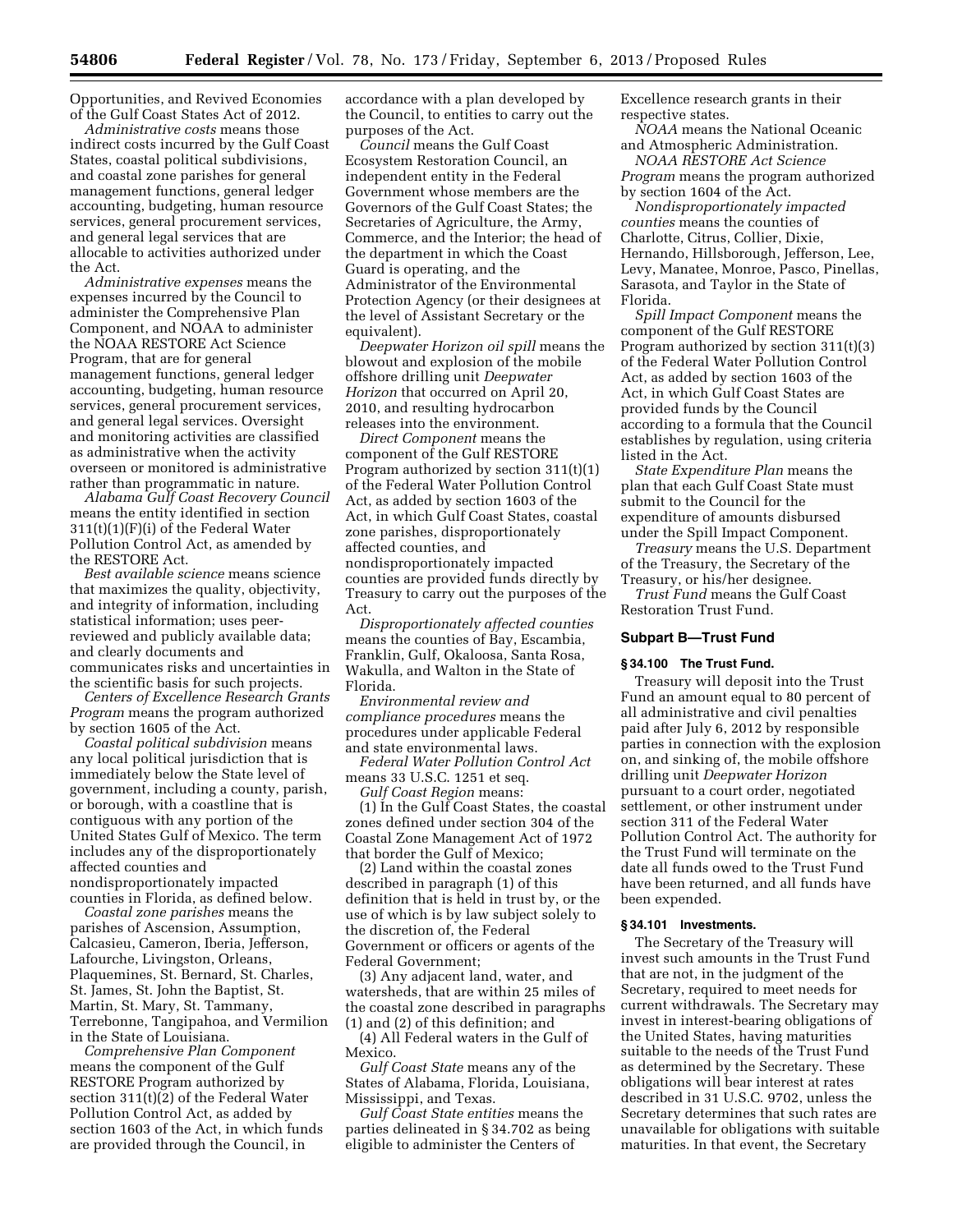will select obligations of the United States bearing interest at rates determined by the Secretary, taking into consideration current market yields on outstanding marketable obligations of the United States of comparable maturities.

### **§ 34.102 Interest earned.**

Interest earned on Trust Fund investments will be available as described in § 34.103(b).

## **§ 34.103 Allocation of funds.**

The amounts in the Trust Fund are allocated among the programs in § 34.1.

(a) Available funds in the Trust Fund, other than interest, are allocated as follows:

(1) Thirty-five percent in equal shares for the Gulf Coast States to be used for the Direct Component of the Gulf RESTORE Program.

(2) Thirty percent for the Council to be used for the Comprehensive Plan Component of the Gulf RESTORE Program.

(3) Thirty percent for formula distribution to Gulf Coast States to be used for the Spill Impact Component of the Gulf RESTORE Program.

(4) Two and one-half percent to be used for the NOAA RESTORE Act Science Program.

(5) Two and one-half percent in equal shares for the Gulf Coast States to be used for the Centers of Excellence Research Grants Program.

(b) Within ten days of the close of a Federal fiscal year, available funds equal to the interest earned on the Trust Fund investments will be allocated, as follows:

(1) Twenty-five percent to be used for the NOAA RESTORE Act Science program.

(2) Twenty-five percent for the Centers of Excellence Research Grants program.

(3) Fifty percent for the Comprehensive Plan Component.

### **§ 34.104 Expenditures.**

Amounts in the Trust Fund will be available for expenditure solely for eligible activities, administrative costs, and administrative expenses without fiscal year limitation. Grantees must minimize the time between the receipt of funds and the disbursement of those funds.

## **§ 34.105 Waiver.**

To the extent not inconsistent with applicable law, Treasury may waive or modify a requirement in thes regulations in this part in a single case or class of cases if the Secretary determines, in his or her sole discretion, that the requirement is not necessary for the deposit of amounts into, or the expenditure of amounts from, the Trust Fund. Treasury will provide public notice of any waivers or modifications granted.

### **Subpart C—Eligible Activities for the Section 311(t) Gulf RESTORE Components**

#### **§ 34.200 General.**

This subpart describes policies and procedures regarding eligible activities applicable to the Direct Component, Comprehensive Plan Component, and Spill Impact Component. Subparts D, E, F, and I of this part describe additional requirements that must be met before an activity can receive funding.

(a) Trust Fund money may be used to carry out an activity in whole or in part only if the following requirements are met:

(1) Costs incurred, whether charged on a direct or indirect basis, must conform with the applicable OMB circulars and guidance.

(2) The activity must meet the eligibility requirements of the Gulf RESTORE Program as defined in §§ 34.201, 34.202, or 34.203, according to component.

(3) Environmental review and compliance procedures must be complied with for each program, project, or activity, as applicable. Grant agreements may provide for pre-award costs of environmental review and compliance in the manner prescribed by applicable OMB circulars and guidance.

(4) Activities funded through the Direct Component, Comprehensive Plan Component, and Spill Impact Component may not be included in any claim for compensation presented to the Oil Spill Liability Trust Fund after July 6, 2012.

(b) A Gulf Coast State, coastal political subdivision, and coastal zone parish may use funds available under the Direct Component or Spill Impact Component to satisfy the non-Federal cost-share of a project or program that is an eligible activity and authorized by Federal law.

### **§ 34.201 Eligible activities for the Direct Component.**

The following activities are eligible for funding under the Direct Component. Activities in paragraphs (a) through (g) of this section are eligible for funding to the extent they are carried out in the Gulf Coast Region. Programs, projects, and activities designed to protect or restore natural resources must be based on the best available science.

(a) Restoration and protection of the natural resources, ecosystems, fisheries, marine and wildlife habitats, beaches, and coastal wetlands of the Gulf Coast Region.

(b) Mitigation of damage to fish, wildlife, and natural resources.

(c) Implementation of a Federallyapproved marine, coastal, or

comprehensive conservation management plan, including fisheries monitoring.

(d) Workforce development and job creation.

(e) Improvements to or on State parks located in coastal areas affected by the *Deepwater Horizon* oil spill.

(f) Infrastructure projects benefitting the economy or ecological resources, including port infrastructure.

(g) Coastal flood protection and related infrastructure.

(h) Promotion of tourism in the Gulf Coast Region, including promotion of recreational fishing.

(i) Promotion of the consumption of seafood harvested from the Gulf Coast Region.

(j) Planning limited to the costs of data gathering, studies, analysis, and preparation of plans and actions for eligible activities under § 34.201(a) through (i), including the costs of environmental review and compliance. (k) Administrative costs.

### **§ 34.202 Eligible activities for the Comprehensive Plan Component.**

The Council's activities under section 311(t)(2) and (3) of the Federal Water Pollution Control Act are eligible for funding from the Comprehensive Plan Component, including the following:

(a) The Council may expend funds for projects and programs, using the best available science, that would restore and protect the natural resources, ecosystems, fisheries, marine and wildlife habitats, beaches, coastal wetlands, and economy of the Gulf Coast Region. All Council projects and programs must be carried out in the Gulf Coast Region and be adopted in the Comprehensive Plan.

(b) The Council may expend funds to develop and publish the proposed and initial Comprehensive Plans, and to carry out, amend, and update the Comprehensive Plan as required by the Act or as necessary.

(c) The Council may expend funds to prepare annual reports to Congress, and other reports and audits required by the Act, these regulations, and other Federal law.

(d) The Council may expend funds to establish and operate one or more advisory committees as may be necessary to assist the Council.

(e) The Council may expend funds to collect and consider scientific and other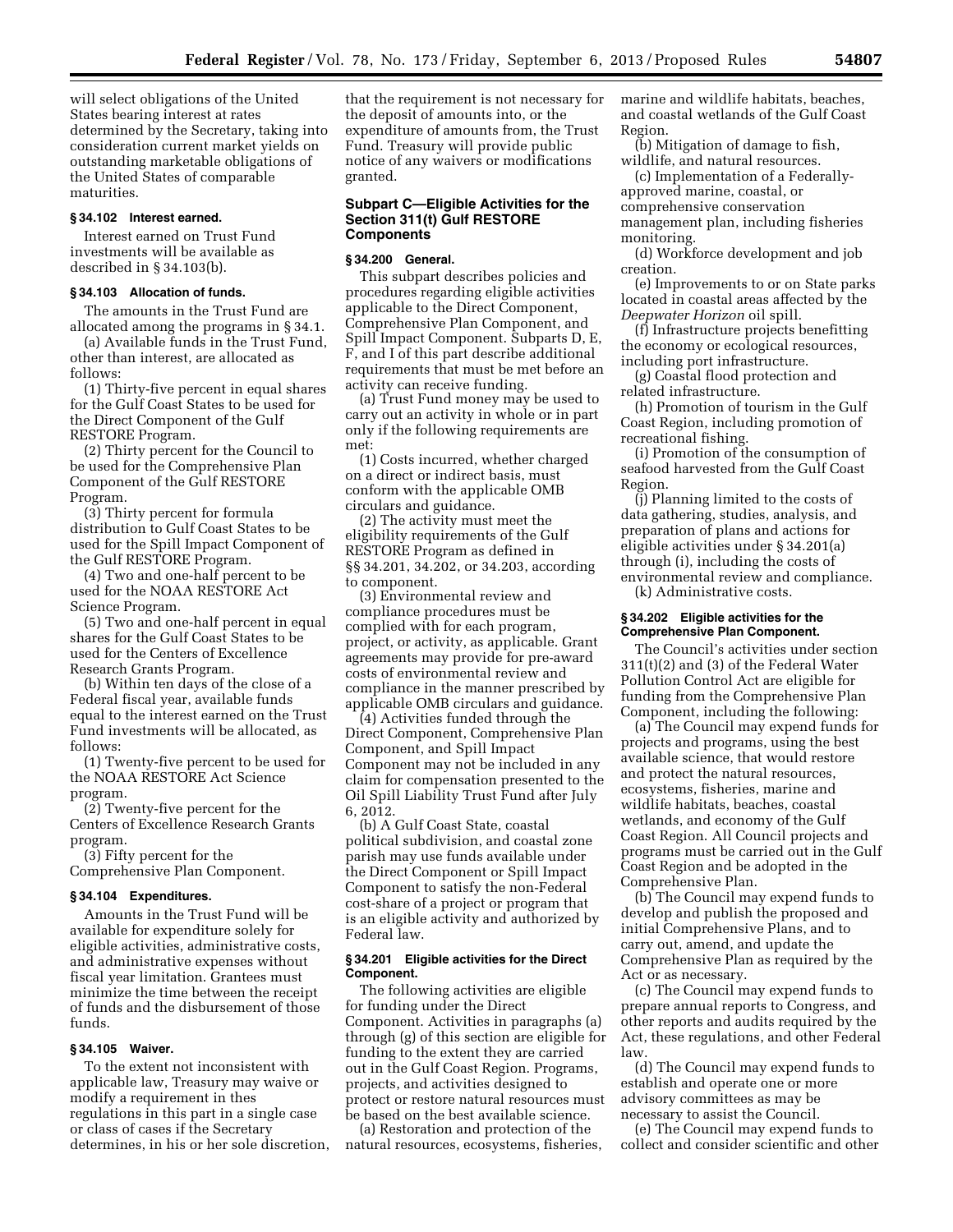research associated with restoration of the Gulf Coast ecosystem, including research, observation, and monitoring.

(f) Administrative expenses.

## **§ 34.203 Eligible activities for the Spill Impact Component.**

Programs, projects, and activities eligible for funding under the Spill Impact Component must meet the eligibility criteria set forth in § 34.201, as well as the following:

(a) The projects, programs, and activities must be included in a State Expenditure Plan approved by the Council.

(b) The projects, programs, and activities included in the State Expenditure Plan must contribute to the overall economic and ecological recovery of the Gulf Coast.

## **§ 34.204 Limitations on activities.**

The following limitations apply to the activities of §§ 34.201, 34.202, and 34.203.

(a) Acquisition of land or interests in land by purchase, exchange, or donation must be from a willing seller.

(b) None of the Trust Fund amounts may be used to acquire land in fee title by the Federal Government unless the land is acquired by exchange or donation or the acquisition is necessary for the restoration and protection of the natural resources, ecosystems, fisheries, marine and wildlife habitats, beaches, and coastal wetlands of the Gulf Coast Region and has the concurrence of the Governor of the State in which the acquisition will take place.

### **§ 34.205 Limitations on administrative costs and administrative expenses.**

(a) Of the amounts received by a Gulf Coast State, coastal political subdivision, or coastal zone parish under the Direct Component, Comprehensive Plan Component, and Spill Impact Component, not more than three percent may be used for administrative costs, including staff. The three percent limit is applied to the total amount of funds received under each grant, beginning with the first fiscal year it receives funds through the end of the most recent fiscal year.

(b) Of the amounts received by the Council under the Comprehensive Plan Component, not more than three percent may be used for administrative expenses, including staff. The three percent limit is applied to the total amount of funds received by the Council, beginning with the first fiscal year it receives funds through the end of the fourth, or most recent fiscal year, whichever is later.

(c) With respect to the Alabama Gulf Coast Recovery Council, administrative duties may only be performed by public officials and employees that are subject to the ethics laws of the State of Alabama. Trust Fund amounts may not be used for the administrative costs of other personnel.

### **§ 34.206 Audited financial statements and audits.**

Not later than December 1, 2014 and each year thereafter, the Council must prepare and submit to the Secretary of the Treasury an audited financial statement for the preceding Federal fiscal year, covering all accounts and associated activities of the Council.

(a) Each audited financial statement under this section must reflect:

(1) The overall financial position of the accounts and activities covered by the statement, including assets and liabilities thereof.

(2) Results of operations of the Council.

(b) The financial statements must be prepared in accordance with the form and content of the financial statements prescribed by the Director of the Office of Management and Budget for executive agencies pursuant to 31 U.S.C. 3515, consistent with applicable accounting and financial reporting principles, standards, and requirements.

(c) The Treasury Inspector General may conduct performance audits and reviews of the Council's accounts and activities as the Inspector General deems appropriate.

## **Subpart D—Gulf RESTORE Program— Direct Component**

### **§ 34.300 General.**

This subpart describes the policies and procedures applicable to the Direct Component of the Gulf RESTORE Program. The funds made available under this subpart will be in the form of a grant.

### **§ 34.301 Responsibility for administration.**

Treasury is responsible for awarding grants and administering grants and grant agreements under this subpart. Treasury may develop and apply policies and procedures consistent with this subpart, applicable Federal policies, and the Act. Treasury will establish and implement a program to monitor compliance with its grant agreements.

## **§ 34.302 Allocation of funds.**

The amounts made available in any fiscal year from the Trust Fund and allocated to this component will be available in equal shares for the Gulf Coast States for expenditure on eligible activities. The following entities are eligible to receive Direct Component grants.

(a) The amounts available to Alabama will be provided directly to the Alabama Gulf Coast Recovery Council, or such administrative agent as it may designate.

(b) Of the amounts available to Florida, 75 percent of funding will be provided directly to the eight disproportionately affected counties. Treasury will divide the funds among these counties according to the formula mutually-agreed upon by the counties and included in the multiyear implementation plan submitted by each disproportionately affected county.

(c) Of the amounts available to Florida, 25 percent of funding will be provided to the nondisproportionately impacted counties. Treasury will divide the funds among these counties according to the formula in section 311(t)(1)(C)(ii) of the Federal Water Pollution Control Act.

(d) Of the amounts available to Louisiana, 70 percent will be provided directly to the Coastal Protection and Restoration Authority Board of Louisiana.

(e) Of the amounts available to Louisiana, 30 percent will be provided directly to the coastal zone parishes based on the formula in section 311(t)(1)(D)(i) of the Federal Water Pollution Control Act. No parish will receive funds until its chief executive has certified to the Governor of Louisiana, in a form satisfactory to the Governor or the Governor's designee, that the parish has completed a comprehensive land use plan that is consistent with, or complementary to, the most recent version of the State's Coastal Master Plan approved by the Louisiana legislature.

(f) The amounts available to Mississippi will be provided directly to the Mississippi Department of Environmental Quality.

(g) The amounts available to Texas will be provided directly to the Office of the Governor or to an appointee of the Governor.

### **§ 34.303 Application procedure.**

The entities identified in § 34.302 are eligible to apply for their allocation as a grant. Treasury will develop an application process for grants available under this subpart that is consistent with the Act and Federal policies on grants. At a minimum, the procedure will include the following:

(a) The applicant must submit a multiyear implementation plan describing each program, project, and activity for which it seeks funding. For each, the plan must include a narrative description showing need, purpose, and objectives; identification of the eligible activity under which it qualifies;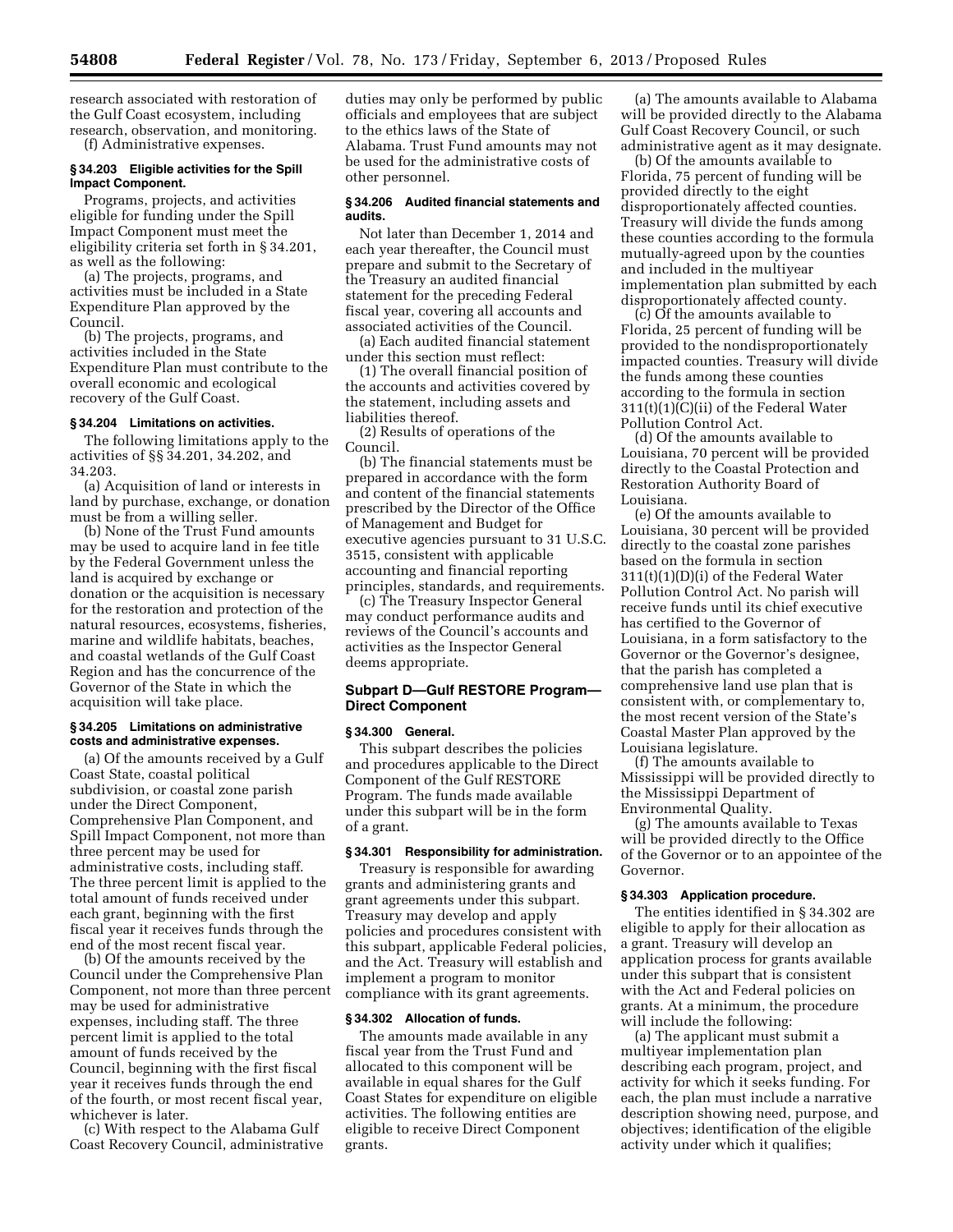location; budget; milestones; projected completion dates; and criteria the applicant will use to evaluate the success of each activity in helping to restore and protect the Gulf Coast region impacted by the *Deepwater Horizon* oil spill. The applicant must also state whether it has applied for a grant to fund the program, project, or activity under any other part of the Act. For the State of Louisiana parishes, the applicant must submit information demonstrating compliance with § 34.302(e). Treasury may require a standard format for the plans and additional information.

(b) An applicant may satisfy some or all of the requirements in §§ 34.303(a) and 34.802(a) through (e) if it can demonstrate in its application to Treasury that before July 6, 2012:

(1) The applicant established conditions to carry out projects, programs, and activities that are substantively the same as the conditions required in § 34.303(a).

(2) The applicable program, project, or activity qualified as one or more of the eligible activities in § 34.201.

(c) The applicant must include supporting information that proposed activities meet the statutory requirements for eligibility, that its implementation plan was made available for public review and comment for a minimum of 30 days, and that each program, project, and activity is adopted after consideration of all meaningful input from the public, including broad-based participation from individuals, businesses, Tribal nations, and non-profit organizations.

(d) The applicant must include supporting information that each program, project, and activity that is designed to protect or restore natural resources is based on the best available science.

### **§ 34.304 Grant award process.**

Upon determining that an application meets the requirements of these regulations and the Act, Treasury will offer the applicant a grant agreement that complies with subpart I and Federal policies applicable to grants.

## **§ 34.305 Use of funds.**

(a) An activity may be funded in whole or in part if the applicable requirements of subparts C and D of this part are met. Unexpended funds at the end of the grant period or conclusion of the project, program, or activity, whichever is later, must be returned to the Trust Fund.

(b) When awarding contracts to carry out a project or program under the Direct Component, a Gulf Coast State,

coastal political subdivision, or coastal zone parish may give preference to individuals and companies that reside in, are headquartered in, or are principally engaged in business in the State of project execution.

### **§ 34.306 Reports.**

Grantees must submit timely reports as prescribed by Treasury.

## **§ 34.307 Recordkeeping.**

Grantees must maintain records as prescribed by Treasury and make the records available to Treasury, including the Treasury Inspector General.

### **§ 34.308 Audits.**

Treasury, including the Treasury Inspector General, may conduct audits and reviews of grantee's accounts and activities as deemed appropriate by Treasury.

## **Subpart E—Gulf RESTORE Program— Comprehensive Plan Component**

## **§ 34.400 General.**

This subpart describes the policies and procedures applicable to the Comprehensive Plan Component. The Comprehensive Plan is developed by the Council in accordance with section 311(t)(2) of the Federal Water Pollution Control Act. This Component provides for implementing the projects and programs listed in the Comprehensive Plan.

### **§ 34.401 Responsibility for administration.**

After selecting Comprehensive Plan projects and programs to be funded, the Council must assign primary authority and responsibility for overseeing and implementing projects and programs to a Gulf Coast State or Federal agency represented on the Council.

(a) In assigning responsibility, the Council must enter into a grant agreement with the Gulf Coast State or an interagency agreement with the Federal agency. The Council must specify whether any part of this responsibility may be further assigned to another entity and under what terms.

(b) When a grant to a nongovernmental entity would equal or exceed ten percent of the total amount provided to the assignee for that particular project or program, the Council must publish in the **Federal Register** and deliver to these Congressional Committees at least 30 days prior to the assignee entering into an agreement the name of the grantee, the project's or program's purpose, and the amount of the award.

(1) House of Representative committees: Committee on Science, Space, and Technology; Committee on Natural Resources; Committee on Transportation and Infrastructure; Committee on Appropriations.

(2) Senate committees: Committee on Environment and Public Works; Committee on Commerce, Science, and Transportation; Committee on Energy and Natural Resources; Committee on Appropriations.

(c) The Council must establish and implement a program to monitor compliance with its grant agreements and interagency agreements.

### **§ 34.402 Application procedure and grant award process.**

The Council may establish a selection process for assignees to use for awarding grants, cooperative agreements, or contracts to other entities. If the Council does not establish an application and selection process, assignees must use a selection process of their choosing that is fair, open, and meets the requirements of Federal laws and, for State and local governments that are awarding, the applicable State and local laws.

### **§ 34.403 Use of funds.**

An activity may be funded in whole or in part if the applicable requirements of subparts C and E of this part are met.

#### **§ 34.404 Reports.**

Assignees/grantees must submit reports as prescribed by the Council or Treasury.

## **§ 34.405 Recordkeeping.**

Grantees must maintain records as prescribed by the Council and Treasury, and make the records available to the Council and Treasury, including the Treasury Inspector General.

#### **§ 34.406 Audits.**

The Council and Treasury, including the Treasury Inspector General, may conduct audits and reviews of grantee's accounts and activities as any of them deems appropriate.

## **Subpart F—Gulf RESTORE Program— Spill Impact Component**

### **§ 34.500 General.**

This subpart describes the policies and procedures applicable to the Spill Impact Component of the Gulf RESTORE Program. The funds made available under this subpart must be in the form of grants.

### **§ 34.501 Responsibility for administration.**

The Council is responsible for awarding and administering grants under this subpart. The Council must establish and implement a program to monitor compliance with its grant agreements.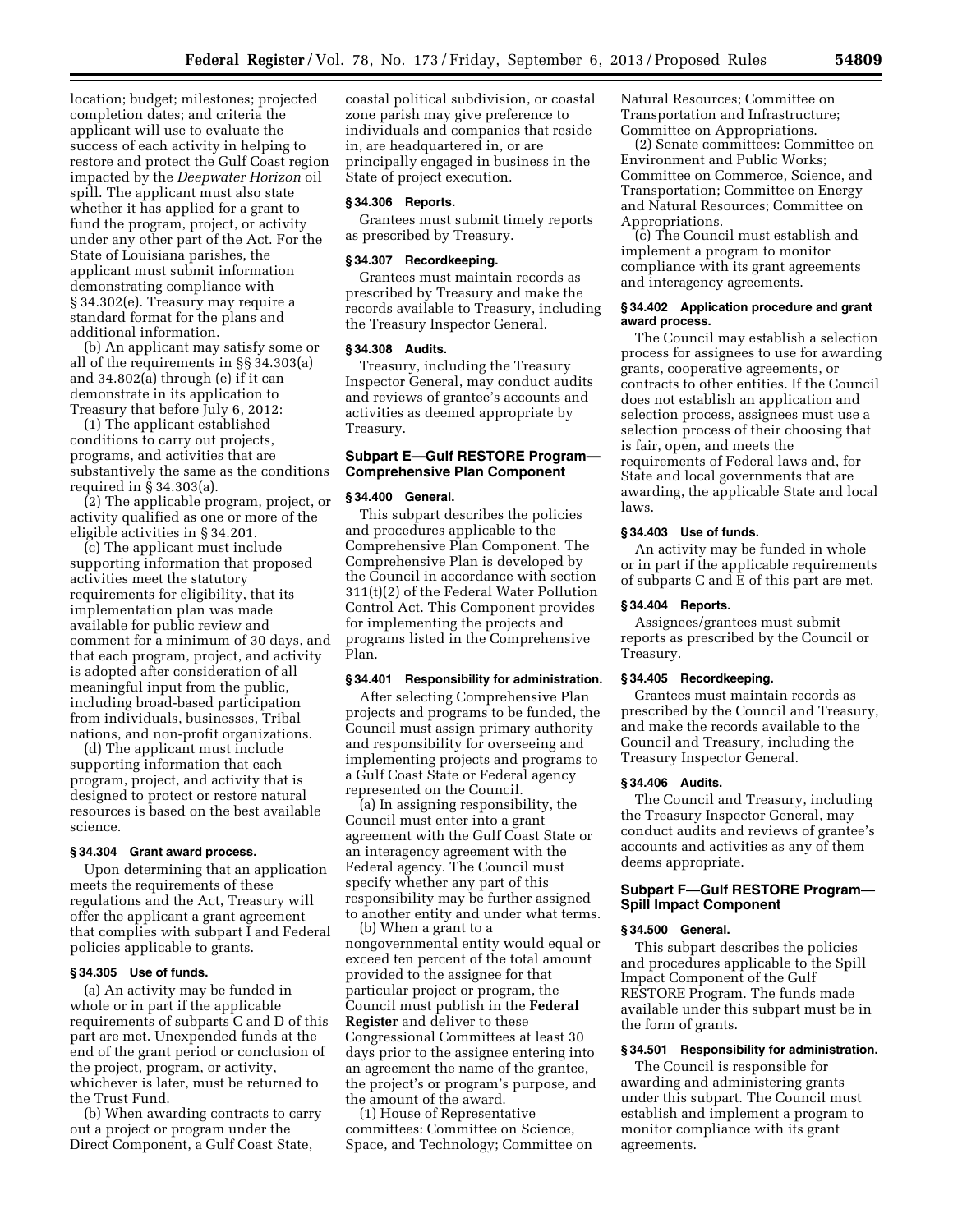#### **§ 34.502 Allocation of funds.**

The Council will allocate amounts to the Gulf Coast States based on a formula in the Act and a regulation that the Council promulgates. The Council will make allocated funds available through grants for programs, projects, and activities described in a State expenditure plan approved by the Council.

### **§ 34.503 State Expenditure Plans.**

Each Gulf Coast State, through its Governor or the Governor's designee, must submit a State Expenditure Plan to the Council for its approval that describes each program, project, and activity for which the State seeks funding. The Council must develop requirements for these plans that include the following:

(a) The State Expenditure Plan must be developed by:

(1) In Alabama, the Alabama Gulf Coast Recovery Council.

(2) In Florida, a consortium of local political subdivisions that includes, at a minimum, one representative of each county affected by the *Deepwater Horizon* oil spill.

(3) In Louisiana, the Coastal Protection and Restoration Authority of Louisiana, as approved by the Board.

(4) In Mississippi, the Office of the Governor or an appointee of the Office of the Governor.

(5) In Texas, the Office of the Governor or an appointee of the Office of the Governor.

(b) The State Expenditure Plan must take into consideration the Comprehensive Plan and be consistent with the goals and objectives of the Comprehensive Plan.

(c) For each program, project, and activity, the State Expenditure Plan must include narrative description showing purpose and objectives, estimated expenditures, major milestones, estimated duration, and criteria the State will use to evaluate success. The applicant must also state whether it has applied for a grant to fund the program, project, or activity under any other part of the Act.

(d) The State Expenditure Plan must demonstrate that each program, project, and activity is an eligible activity and that the plan will contribute to the overall economic and ecological recovery of the Gulf Coast.

(e) The State Expenditure Plan must demonstrate that each project, program, and activity that would restore and protect natural resources, ecosystems, fisheries, marine and wildlife habitats, beaches, coastal wetlands or the economy of the Gulf Coast is based on the best available science.

(f) The State Expenditure Plan may not propose to use more than 25 percent of the funding made available for infrastructure projects, unless the plan certifies that:

(1) The ecosystem restoration needs in the State will be addressed by the projects in the proposed plan; and

(2) Additional investment in infrastructure is required to mitigate the impacts of the *Deepwater Horizon* Oil Spill to the ecosystem or economy.

(g) If the Council disapproves a State Expenditure Plan, the Council must notify the impacted State in writing and consult with the State to address any identified deficiencies with the plan. If the Council fails to approve or take action within 60 days after the date on which the Council receives the plan, the State may obtain expedited judicial review within 90 days in a United States district court located in the State seeking the review.

## **§ 34.504 Grant administration.**

If the Council approves a State Expenditure Plan, the State may apply for a grant to carry out specific projects, programs, and activities in the plan. The Council must establish and publish procedures for grants available under this subpart that are consistent with Federal laws, regulations, and policies on grants. At a minimum, the State's application must demonstrate all the elements required for a State Expenditure Plan to the satisfaction of the Federal grant administrator before a grant may be approved.

### **§ 34.505 Use of funds.**

An activity may be funded in whole or in part if the applicable requirements of subparts C and F of this part are met.

### **§ 34.506 Reports.**

Grantees must submit reports as prescribed by the Council or Treasury.

#### **§ 34.507 Recordkeeping.**

Grantees must maintain records as prescribed by the grant administering agency and make the records available to the grant administering agency, and Treasury, including the Treasury Inspector General.

### **§ 34.508 Audits.**

The Council and Treasury, including the Treasury Inspector General, may conduct audits and reviews of grantee's accounts and activities as any of them deem appropriate.

## **Subpart G—NOAA RESTORE Act Science Program**

#### **§ 34.600 General.**

This subpart describes policies and procedures applicable to the NOAA RESTORE Act Science program. The program's purpose is to carry out research, observation, and monitoring to support, to the maximum extent practicable, the long-term sustainability of the ecosystem, fish stocks, fish habitat, and the recreational, commercial, and charter fishing industries in the Gulf of Mexico.

### **§ 34.601 Responsibility for administration.**

NOAA is responsible for establishing and administering this program, in consultation with the United States Fish and Wildlife Service. NOAA must develop, publish, and apply policies and procedures for the NOAA RESTORE Act Science program consistent with the Act, this subpart and Federal grant laws, regulations, and policies. NOAA must implement a program to monitor compliance with its grant agreements and interagency agreements funded through the Trust Fund. NOAA and the United States Fish and Wildlife Service will consult with the Regional Gulf of Mexico Fishery Management Council and the Gulf States Marine Fisheries Commission in carrying out the program.

### **§ 34.602 Activities for the NOAA RESTORE Act Science Program.**

Amounts made available to NOAA may be expended to carry out a program comprised of the following activities with respect to the Gulf of Mexico:

(a) Marine and estuarine research.

(b) Marine and estuarine ecosystem monitoring and ocean observation.

(c) Data collection and stock assessments.

(d) Pilot programs for fishery independent data and reduction of exploitation of spawning aggregations.

(e) Cooperative research. (f) Coordination of science and technology programs, in accordance with section 1604(f) of the Act, including setting priorities and engaging stakeholders. NOAA may also expend amounts made available from the Trust Fund for administrative expenses connected with the program. All funds

### **§ 34.603 Limitations on activities.**

applicable law.

None of the Trust Fund amounts may be used for the following activities:

must be expended in compliance with the Act, these regulations, and other

(a) For any existing or planned research led by NOAA, unless agreed to in writing by the grant recipient.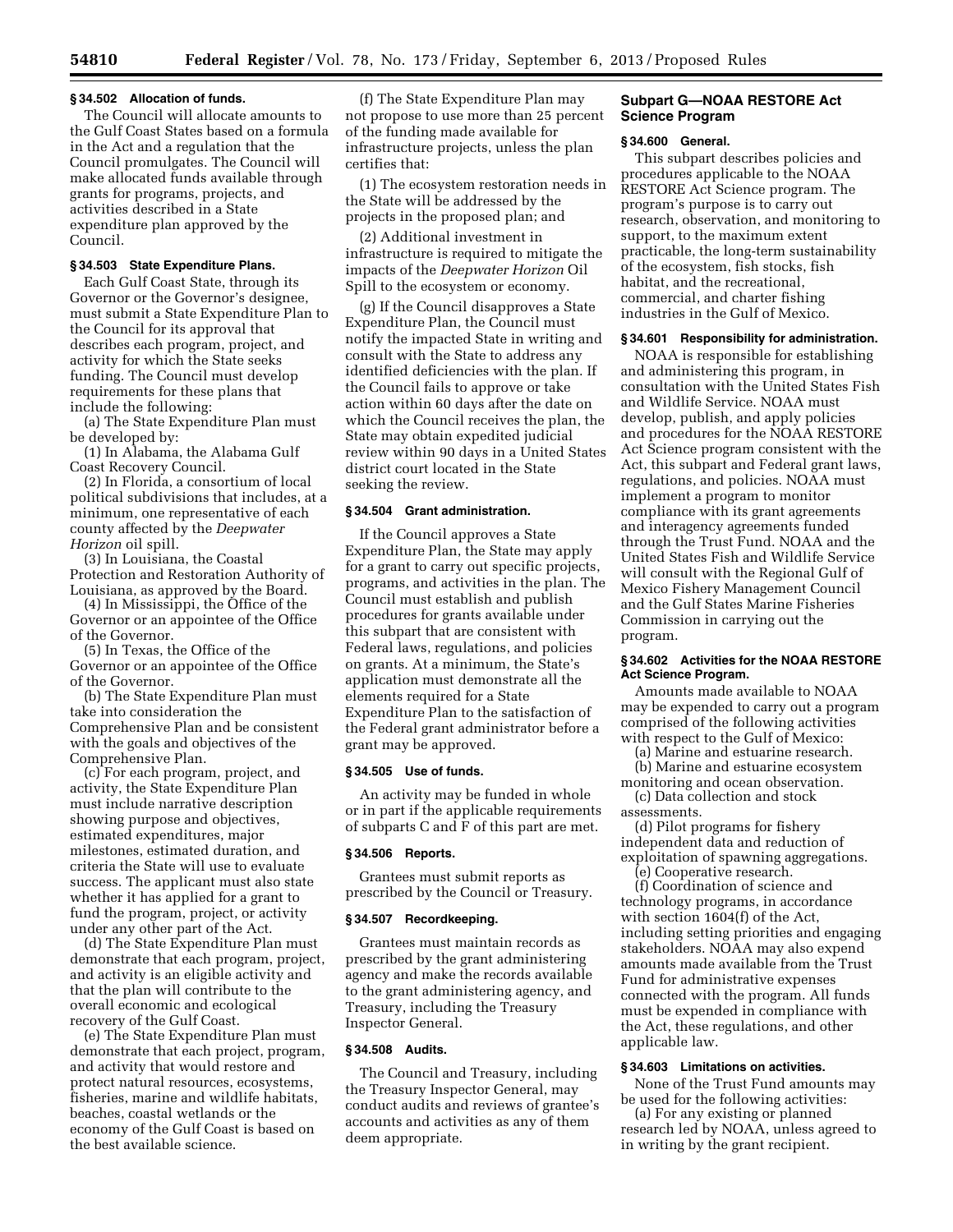(b) To implement existing regulations or initiate new regulations promulgated or proposed by NOAA.

(c) To develop or approve a new limited access privilege program (as that term is used in section 303A of the Magnuson-Stevens Fishery Conservation and Management Act [16 U.S.C. 1853(a)]) for any fishery under the jurisdiction of the South Atlantic, Mid-Atlantic, New England, or Gulf of Mexico Fishery Management Councils.

## **§ 34.604 Limitations on administrative expenses.**

(a) Of the amounts received by NOAA under the NOAA RESTORE Act Science Program, not more than three percent may be used for administrative expenses, including staff.

(b) The three percent limit is based on funds that the NOAA RESTORE Act Science Program receives in its fiscal year, and unused amounts may be carried forward into subsequent years. The three percent limit is applied to the total amount of funds received by NOAA, beginning with the first fiscal year it receives funds through the end of the fourth, or most recent fiscal year, whichever is later.

(c) NOAA may seek reimbursement of administrative expenses incurred after the first deposit into the Trust Fund, to the extent permitted by Federal law. Administrative expenses incurred prior to the first deposit into the Trust Fund are not reimbursable.

## **§ 34.605 Reports.**

NOAA must submit reports as prescribed by Treasury.

## **§ 34.606 Recordkeeping.**

Grantees must maintain records as prescribed by NOAA and make the records available to NOAA.

#### **§ 34.607 Audits.**

The Treasury Inspector General may conduct audits and reviews of grantee's accounts and activities as it deems appropriate.

## **Subpart H—Centers of Excellence Research Grants Program**

### **§ 34.700 General.**

This subpart describes the policies and procedures applicable to the Centers of Excellence Research Grants program. The program's purpose is to establish centers to conduct research only on the Gulf Coast Region. The funds made available to the Gulf Coast States under this subpart will be in the form of a grant.

### **§ 34.701 Responsibility for administration.**

Treasury is responsible for awarding grants to the Gulf Coast States, who will

use the amounts made available to award grants to nongovernmental entities and consortia in the Gulf Coast Region for the establishment of Centers of Excellence. Treasury may develop and apply policies and procedures consistent with this subpart, Federal grant administration requirements, and the Act. Each Gulf Coast State entity issuing a grant must establish and implement a program to monitor compliance with its grant agreements.

### **§ 34.702 Allocation of funds.**

Each Gulf Coast State will be entitled to an equal share to carry out eligible activities. The duties of a Gulf Coast State will be carried out by the following entities:

(a) In Alabama, the Alabama Gulf Coast Recovery Council.

(b) In Florida, a consortium of public and private research institutions within the State which will include the Florida Department of Environmental Protection and the Florida Fish and Wildlife Conservation Commission.

(c) In Louisiana, the Coastal Protection and Restoration Authority of Louisiana.

(d) In Mississippi, the Mississippi Department of Environmental Quality.

(e) In Texas, the Office of the Governor or an appointee of the Office of the Governor.

### **§ 34.703 Application procedure.**

Treasury will develop an application process for grants available to the Gulf Coast States under this subpart that is consistent with Federal law, regulations, and policies on grants. At a minimum, the process will include the following:

(a) Each Gulf Coast State must describe the rules and policies the State will apply to the Centers of Excellence grant(s), including the competitive process that the State will use to select a Center of Excellence. The process must allow nongovernmental entities and consortia in the Gulf Coast Region, including public and private institutions of higher learning, to compete. The process must give priority to entities and consortia that demonstrate the ability to organize the broadest cross-section of participants in the grant with interest and expertise in the discipline(s) on which the proposal is focused. The process must also guard against conflicts of interest. Centers of Excellence do not need to be located in the Gulf Coast State issuing the grant.

(b) Each Gulf Coast State must demonstrate that its rules and policies for Centers of Excellence grants, including the competitive selection process, were published and available for public review and comment for a

minimum of 30 days, and that they were adopted after consideration of all meaningful input from the public, including broad-based participation from individuals, businesses, and nonprofit organizations. This requirement does not apply to State statutes and regulations.

(c) Each application must state the amount of funding requested and the purposes for which the funds will be used.

## **§ 34.704 Use of grant funds and eligible activities.**

(a) A Gulf Coast State receiving funds under this subpart must establish a grant program that complies with the Act, these regulations, and other Federal laws, regulations, and policies applying to grants.

(b) Gulf Coast States may use funds available under this subpart to award competitive grants for the establishment of Centers of Excellence that focus on science, technology, and monitoring in at least one of the following disciplines:

(1) Coastal and deltaic sustainability, restoration, and protection, including solutions and technology that allow citizens to live in a safe and sustainable manner in a coastal delta in the Gulf Coast region.

(2) Coastal fisheries and wildlife ecosystem research and monitoring in the Gulf Coast Region.

(3) Offshore energy development, including research and technology to improve the sustainable and safe development of energy resources in the Gulf of Mexico.

(4) Sustainable and resilient growth and economic and commercial development in the Gulf Coast Region.

(5) Comprehensive observation, monitoring, and mapping of the Gulf of Mexico.

### **§ 34.705 Ineligible activities.**

Any activity that is not authorized under the provisions of § 34.704 is ineligible for funding under this subpart.

### **§ 34.706 Reports.**

Each Gulf Coast State entity must submit the following reports:

(a) An annual report to the Council in a form set by the Council that includes information on recipients, grant amounts, disciplines addressed, and any other information required by the Council. When the grant recipient is a consortium, the annual report must also identify the consortium members. This information will be included in the Council's annual report to Congress.

(b) Other reports required by Treasury.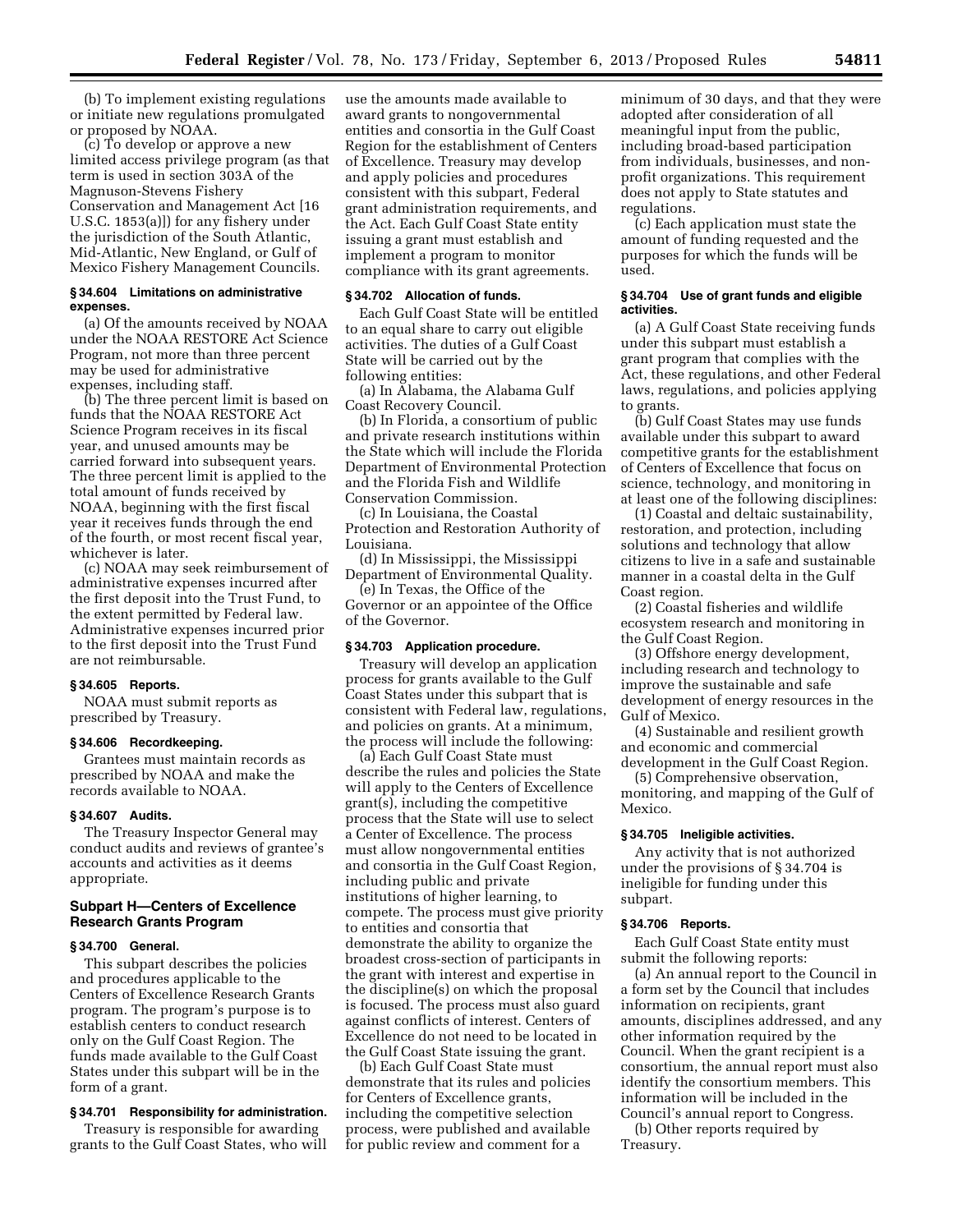## **§ 34.707 Recordkeeping.**

Grantees must maintain records as prescribed by Treasury and make the records available to Treasury, including the Treasury Inspector General.

## **§ 34.708 Audits.**

Treasury, including the Treasury Inspector General, may conduct audits and reviews of each grantee's accounts and activities as deemed appropriate by Treasury.

## **Subpart I—Agreements**

### **§ 34.800 General.**

This subpart describes procedures applicable to grant agreements used by Treasury, the Council (including Federal agencies carrying out responsibilities for the Council), NOAA, Gulf Coast States, coastal political subdivision, and coastal zone parishes in making awards under subparts D, E, F, G, and H of this part.

## **§ 34.801 Grant agreements.**

The grant agreements used must conform to all applicable Federal laws, regulations, and policies for grants, including audit requirements.

#### **§ 34.802 Certifications.**

At a minimum, grant agreements for the Direct Component, Comprehensive Plan Component, and Spill Impact Component must contain the following certifications. The certification must be signed by an authorized senior official of the organization or entity receiving grant funds with oversight for the administration and use of the funds in question.

(a) I certify that each project, program, and activity funded under this Agreement has been designed to restore and protect [*select all that are appropriate:* The natural resources, ecosystems, fisheries, marine and wildlife habitats, beaches, coastal wetlands, economy] of the Gulf Coast.

(b) I certify that each project, program, and activity funded under this Agreement is designed to carry out one or more of the eligible activities for this program/component.

(c) I certify that each project, program, and activity funded under this Agreement was selected after consideration of input from the public, including broad-based participation from individuals, businesses, and nonprofit organizations, as described in the grant application.

(d) I certify that each project, program, and activity funded under this Agreement that protects or restores natural resources is based on the best available science, as that term is defined in 31 CFR Part 34.

(e) I certify that this Grantee has followed in every material respect the applicable procurement rules applying to contracts in the Grantee's State for each project, program, and activity funded under this Agreement, including rules for competitive bidding and audit requirements. This Grantee agrees that it will not request funds under this grant award for any contract unless this certification remains true and accurate with respect to that contract. [*The Council may adapt this certification to account for any standard contract terms that it develops under section 311(t)(2)(C)(vii)(V) of the Federal Water Pollution Control Act.*]

(f) I certify that a conflict of interest policy is in effect and covering each project, program, and activity funded under this Agreement.

(g) I make each of these certifications based on my personal knowledge and belief after reasonable and diligent inquiry, and I affirm that this Grantee maintains written documentation sufficient to support each certification made above, and that this Grantee's compliance with each of these certifications is a condition of this Grantee's initial and continuing receipt and use of the funds provided under this Agreement.

### **§ 34.803 Conditions.**

At a minimum, all grant agreements under subparts D, E, F, G, and H of this part must contain the following conditions.

(a) This Grantee must immediately report any indication of fraud, waste, abuse, or potentially criminal activity pertaining to grant funds to Treasury and the Treasury Inspector General.

(b) This Grantee must deposit all funds in one or more financial accounts which have the sole purpose of receiving fund amounts and making distributions of fund amounts. This Grantee must maintain detailed program, financial, and accounting records sufficient to demonstrate that grant funds were used in accordance with the program's requirements. This Grantee must track program income and use program income for purposes of the grant before requesting more program funds.

(c) Prior to making any subaward, this Grantee must execute a legally binding written agreement with the entity receiving the subaward. This Grantee and the subawardee must execute the written agreement before any funds are disbursed to the subawardee. The written agreement will extend all the applicable program requirements to the subawardee.

(d) This Grantee must use the funds only for the purposes identified in the Agreement.

(e) This Grantee must report at the conclusion of the grant period, or other period specified by the Federal agency administering the grant, on the use of funds pursuant to the agreement. The report must be sent to the Federal agency administering the grant and include the following information:

(1) A description of the use of all funds received.

(2) A statement that funds were used only for purposes identified in the agreement.

(3) A certification that the Grantee maintains written documentation sufficient to demonstrate the accuracy of these statements.

(4) A certification that the foregoing elements are reported accurately and that the certification is made from personal knowledge and belief after reasonable and diligent inquiry. The certification must be signed by a senior authorized official of the organization or entity receiving grant funds, who has oversight and authority over the administration and use of the funds in question.

## **§ 34.804 Records.**

(a) As a condition of receiving funds, the Council and its members, NOAA, grantees, and all subrecipients must make available their records and personnel to Treasury, including the Treasury Inspector General, for the purpose of assessing compliance with this Agreement, the Act, and other Federal laws applying to their receipt of funds from the Gulf Coast Restoration Trust Fund.

(b) For grant agreements that exceed a three year period, the grantee must make an interim report at the end of every two years. The report must contain the elements listed in § 34.803(e).

### **§ 34.805 Noncompliance.**

In addition to remedies available to the Federal agency administering grants, all grant agreements with the Gulf Coast States must be subject to the following conditions:

(a) If Treasury determines that a Gulf Coast State, coastal political subdivision, or coastal zone parish has expended funds received under the Direct Component, Comprehensive Plan Component, or Spill Impact Component on an ineligible activity, Treasury will make no additional funds available to that grantee from any part of the Trust Fund until the grantee has deposited in the Trust Fund an amount equal to the amount expended for an ineligible